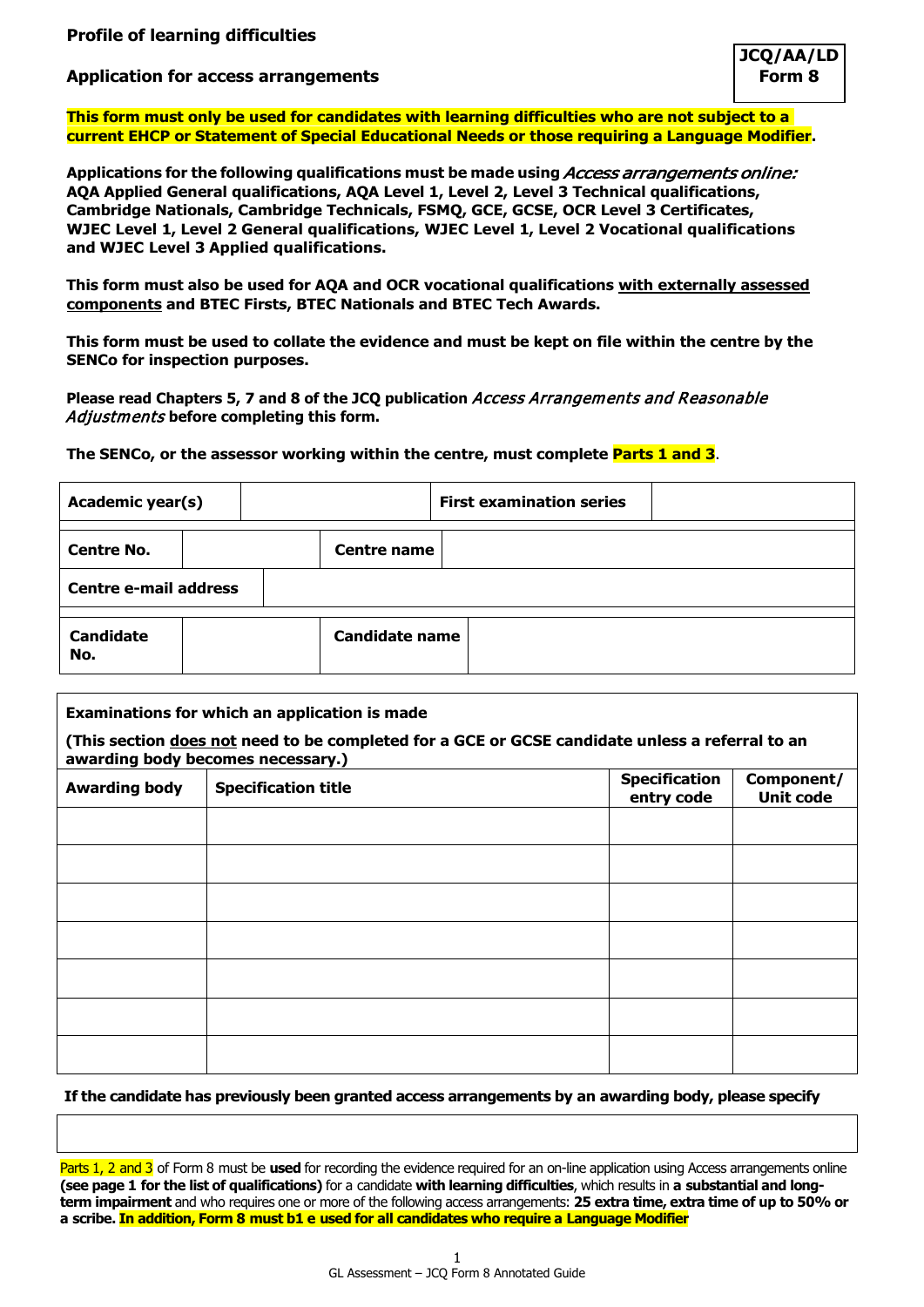**Part 1 Candidate's name:** 

**This section must be completed by the SENCo, or the assessor working within the centre, and given to the assessor before the candidate is assessed.**

**Within this section you must paint a picture of the candidate's needs** - **see section 7.6.1** of the JCQ publication Access Arrangements and Reasonable Adjustments.

For example, reference should be made to:

- the history of difficulties, for example, with the development of literacy skills;
- the results of screening tests;
- individual education/learning plans in place for the candidate;
- school reports;
- pupil tracking data;
- information reported by subject teachers and/or support staff.

**If the candidate's first language is not English, you must show that he/she has underlying difficulties in their first language**. The candidate's difficulties **must not** be due to their limited acquisition of the English language. **Please record this information under Part 1 – 'Any other relevant information'.**

# **Part 1 – answer the three key statements**

**What is the candidate's history of difficulties?**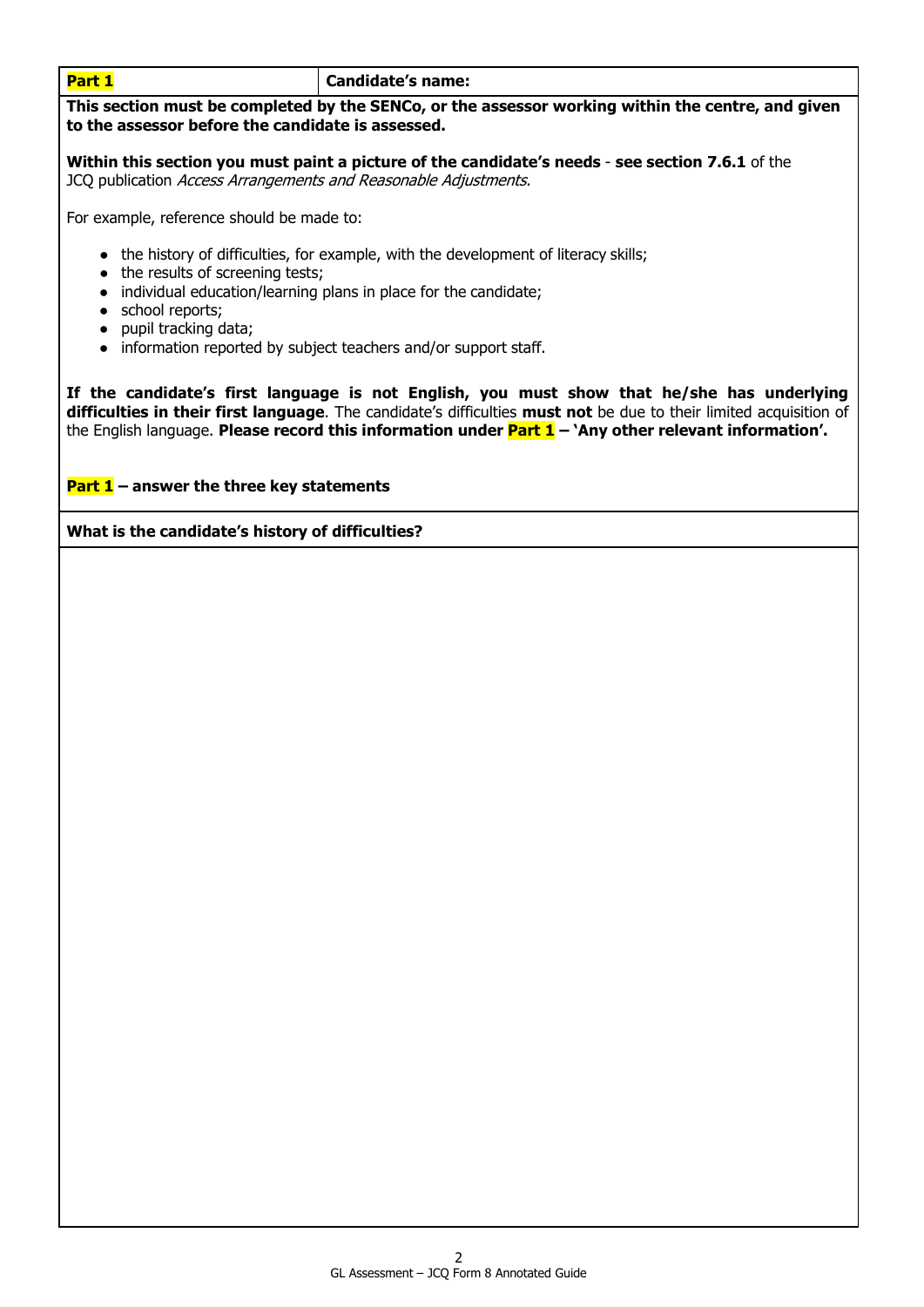**What are the candidate's current difficulties in the classroom, tests and examinations?**

**What support and adjustments are in place for the candidate in the classroom, tests and examinations?**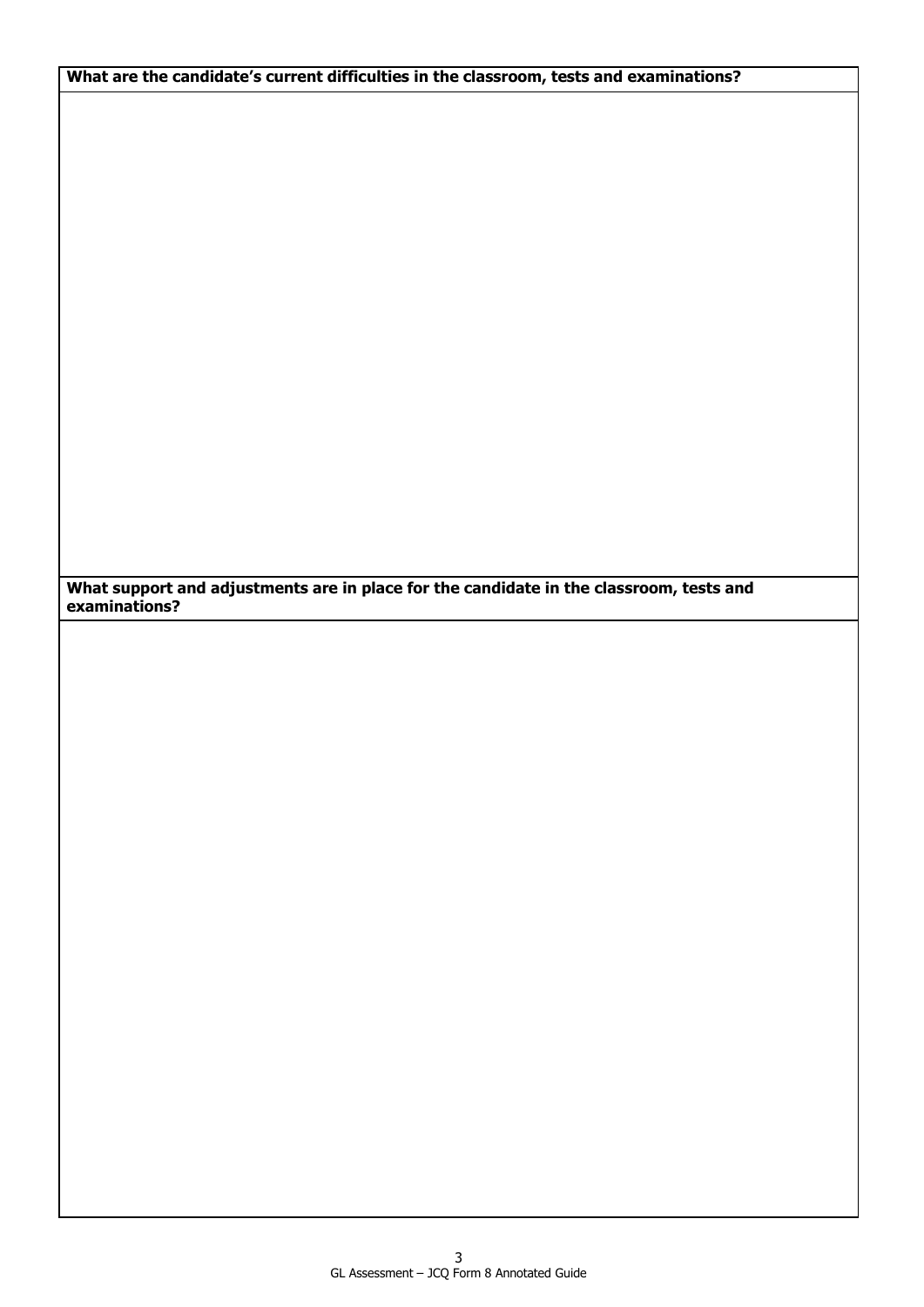**Any other relevant information**

**Exact:** ideal as a screening test, scores from which can then be confirmed in Part 2 of Form 8 with evidence from tests administered by an appropriately qualified access arrangements assessor.

**Exact:** Spelling: can indicate the need for a scribe due to poor spelling. Can also be used as supplementary evidence in a report requesting extra time for writing (if spelling is very poor, words are often indecipherable and student needs extra time to check).

**Exact:** Writing to Dictation: useful for scribe and/or 25% extra time applications as a measure of writing speed.

**Exact:** Typing to Dictation: where candidates have writing difficulties the assessor may recommend the use of a word processor. The typing test is useful for identifying candidates who already type at a reasonable speed and those who need to practise further.

**British Picture Vocabulary Scale 3:** evidence of verbal abilities may be helpful alongside other evidence in a report requesting extra time. The test can also indicate the need for a Language Modifier due to a weakness with understanding of vocabulary.

**CAT4:** evidence of cognitive abilities may be helpful alongside other evidence in a report requesting extra time.

**Dyslexia Portfolio:** Spelling test can indicate the need for a scribe due to poor spelling. It could also be used as supplementary evidence in a report requesting extra time for writing (if spelling is very poor, words are often indecipherable and student needs extra time to check).

**Dyslexia Portfolio:** Rate of Writing test: a low score is a useful indicator of slow handwriting speed in applications for extra time or a scribe.

**Dyslexia Portfolio:** Naming Speed, Recall of Digits Forwards and Recall of Digits Backwards tests: low scores are a useful indicator of cognitive processing weaknesses in applications for extra time.

**Suffolk Reading Scale 2:** can be used as supplementary evidence for extra time for reading. Allow the student 30 minutes to complete the test, ask them to change pen colour, and then allow another 7.5 minutes. Calculate the score with and without the additional time. If the reading age or SS has increased considerably within the additional time, this could be evidence for the need for additional time for reading. (Please note that this is only appropriate for supplementary evidence as the test does not give a specific standardised score for reading speed as required by the regulations.)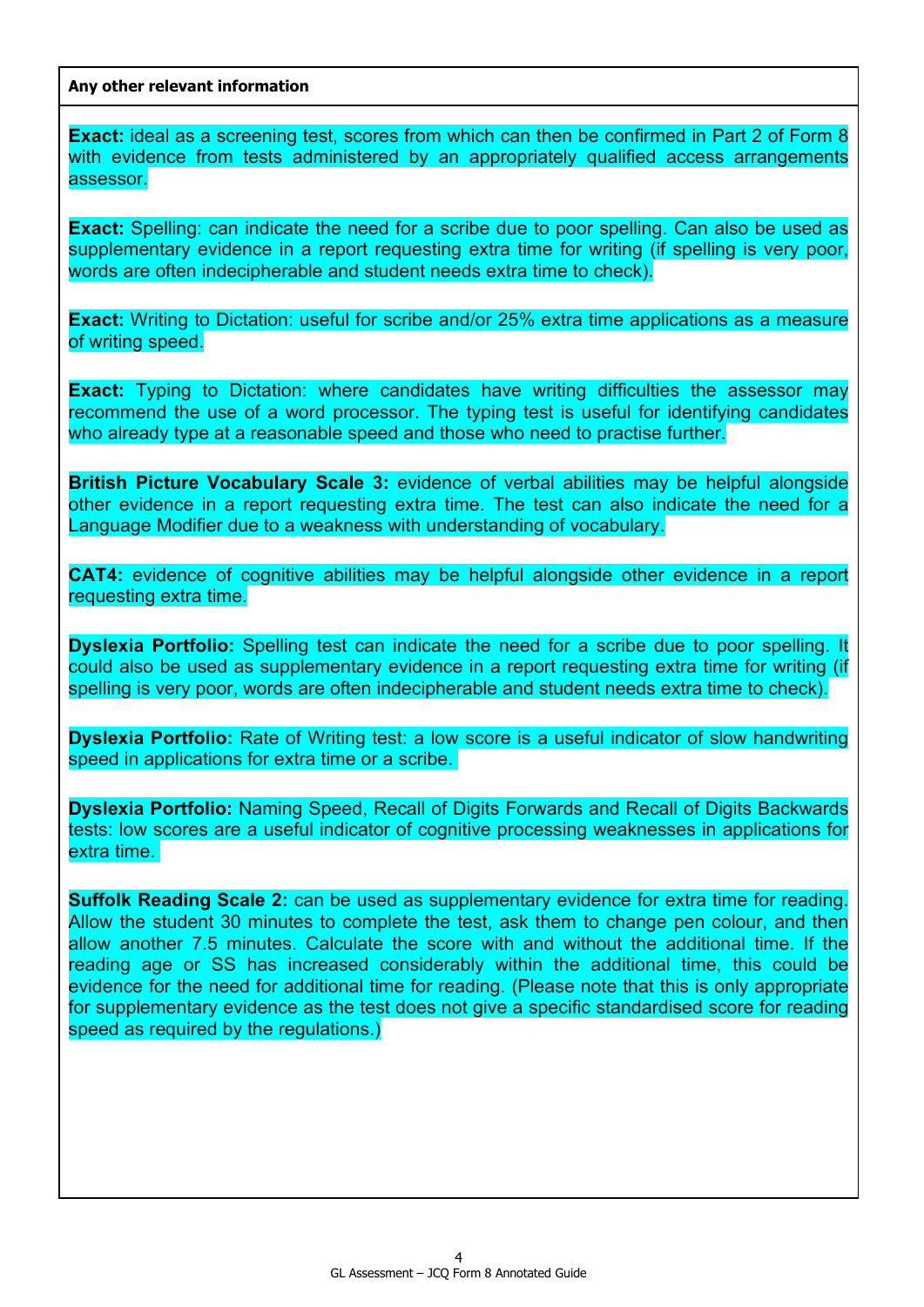| <b>Candidate's name:</b><br><b>Part</b> |  |
|-----------------------------------------|--|
|-----------------------------------------|--|

**This part must be completed by the assessor** (see **section 7.3** of the JCQ publication Access Arrangements and Reasonable Adjustments) **after receiving a completed Part 1 from the SENCo**. **The assessor is not required to recommend access arrangements but to assess the candidate and discuss appropriate arrangements with the SENCo.**

Please use the guidance notes in **Chapter 7** of the JCQ publication Access Arrangements and Reasonable Adjustments to complete this form.

Please complete those sections necessary to support the application, e.g. sections on writing for a scribe. It is not permitted under any circumstances to delete sections or amend the wording on the form. **Please insert 'n/a' in the top line of boxes not completed.**

#### **Evidence for 25% extra time**

**For candidates requiring extra time, assessment evidence must relate to speed of working.**

#### **Reading speed (continuous text)**

Does the candidate read continuous text at a speed which is **below average**? (i.e. at least 1 standard deviation below the mean on a nationally standardised test, **a standardised score of 84 or less**)

| YFS |  | NO |  |
|-----|--|----|--|
|-----|--|----|--|

#### **Give the candidate's result on a test and/or subtest of reading speed of continuous text**.

| Name of test (and subtest) | <b>York Assessment of Reading Comprehension: a</b><br>standardised score in the below average range (below<br>85) for Reading Rate and/or Fluency could be used as<br>core evidence for 25% extra time |
|----------------------------|--------------------------------------------------------------------------------------------------------------------------------------------------------------------------------------------------------|
|                            | <b>Dyslexia Portfolio:</b> a standardised score in the below<br>average range (below 85) for the Reading Speed test<br>could be used as core evidence for 25% extra time.                              |
|                            | <b>Exact:</b> Reading Comprehension Speed: a standardised<br>score in the below average range (below 85) for<br>Reading Speed could be used as core evidence for 25%<br>extra time.                    |
| <b>Test ceiling</b>        |                                                                                                                                                                                                        |
| Date of administration     |                                                                                                                                                                                                        |
| <b>Standardised score</b>  |                                                                                                                                                                                                        |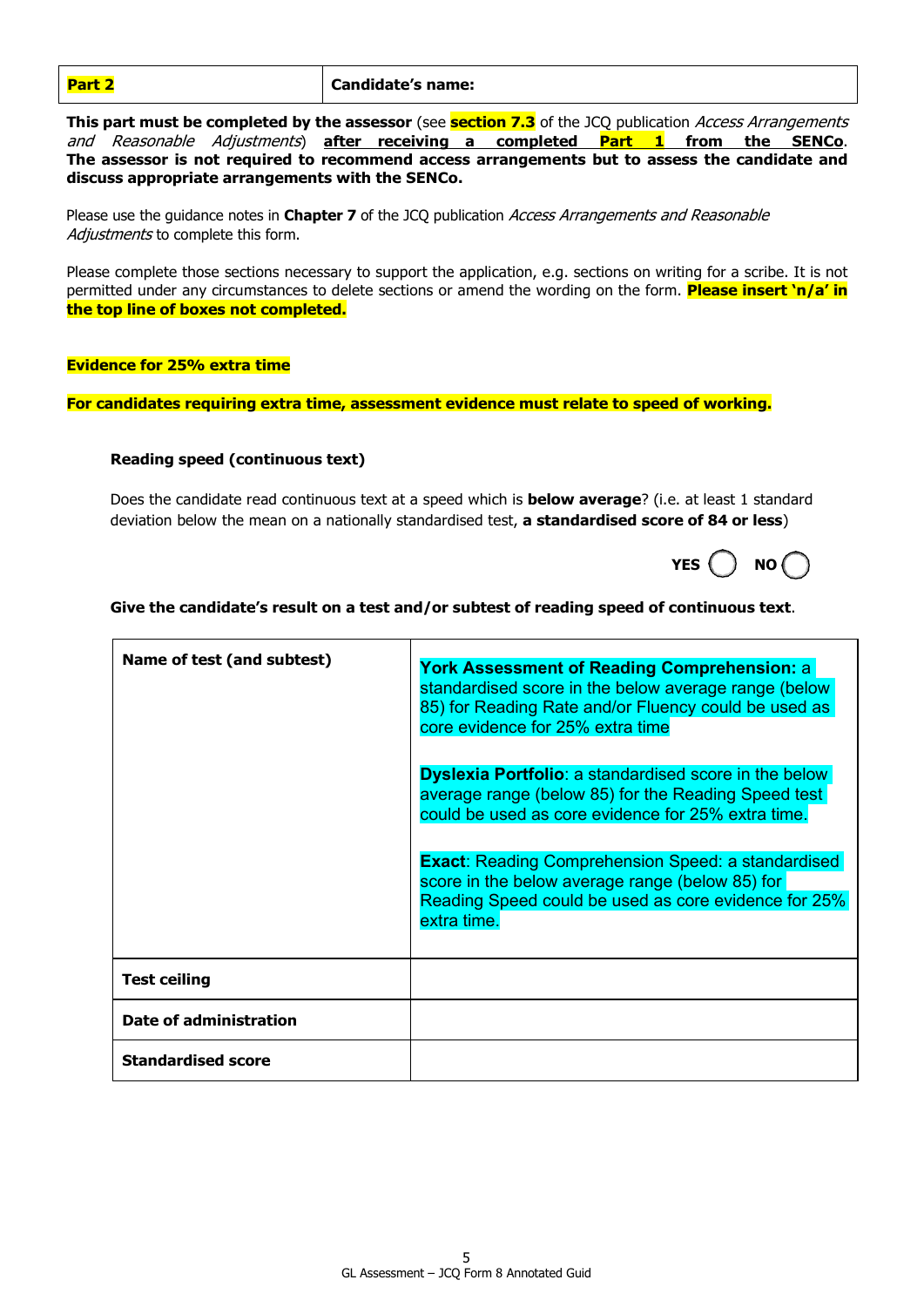### **Writing speed**

Does the candidate write at a speed which is **below average**? (i.e. at least 1 standard deviation below the mean on a nationally standardised test, **a standardised score of 84 or less**)



## **Give the candidate's result on a test and/or subtest of writing speed**.

| Name of test (and subtest) | <b>Exact:</b> Writing to Dictation: a standardised score is in<br>the below average range (below 85) could be used as<br>core evidence for 25% extra time for writing      |
|----------------------------|----------------------------------------------------------------------------------------------------------------------------------------------------------------------------|
|                            | <b>Dyslexia Portfolio:</b> Rate of Writing: a standardised<br>score is in the below average range (below 85) could be<br>used as core evidence for extra time for writing. |
| <b>Test ceiling</b>        |                                                                                                                                                                            |
| Date of administration     |                                                                                                                                                                            |
| <b>Standardised score</b>  |                                                                                                                                                                            |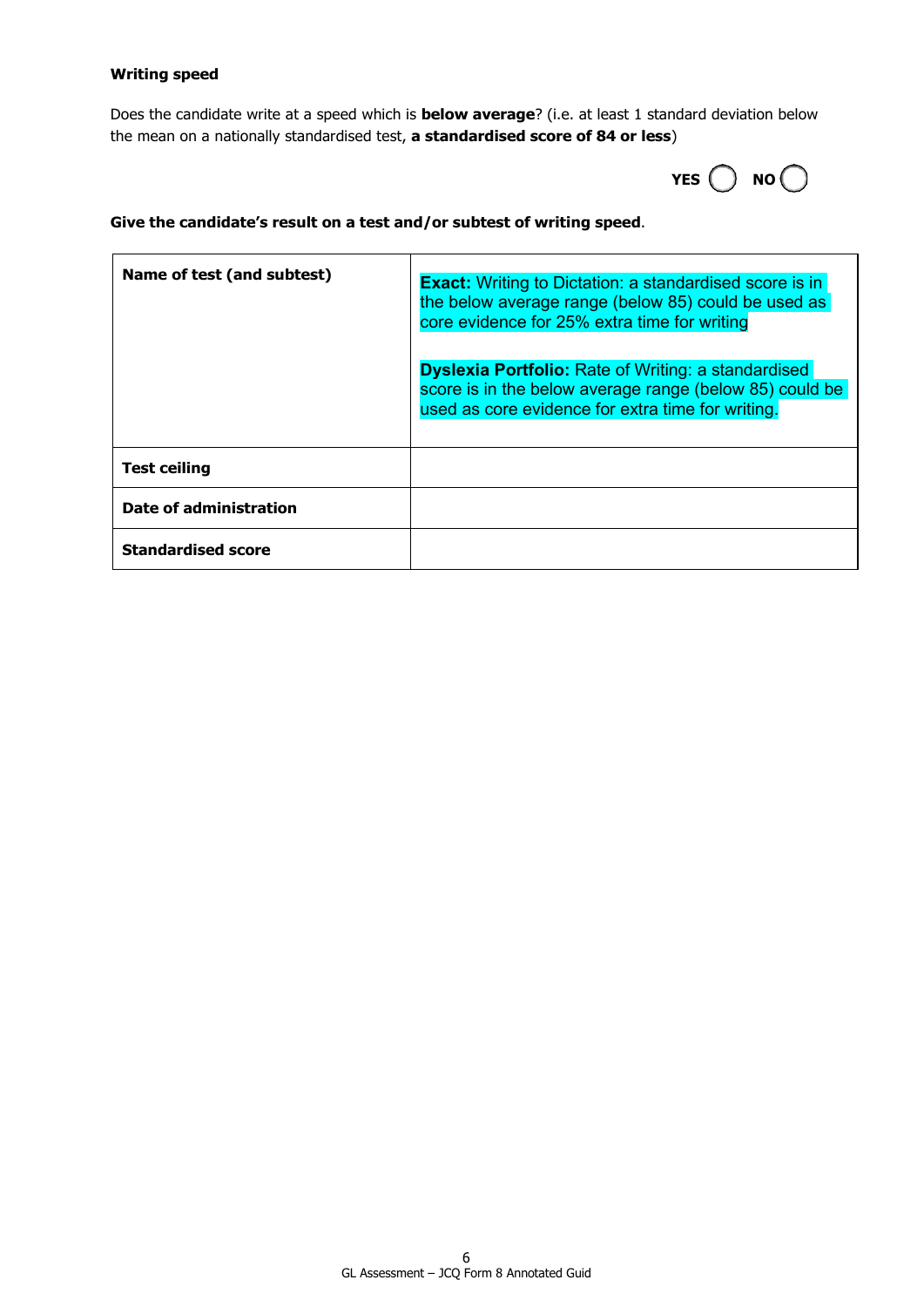#### **Evidence for 25% extra time – continued**

**Is the candidate's cognitive processing (e.g. phonological, auditory or visual processing, working memory, or mathematical processing\*) in the below average range? – (i.e. at least 1 standard deviation below the mean on a nationally standardised test, a standardised score of 84 or less)**

\*The time taken to process Mathematical concepts, sometimes known as Mathematical fluency. A timed assessment of Mathematical computation is not acceptable. A mathematical processing measure will only be acceptable as assessment evidence for extra time in Maths examinations.

| ٦<br>-- |  | NO |  |
|---------|--|----|--|
|---------|--|----|--|

| Name of test(s)                                                                                                                                                   | <b>Recall: a composite</b><br>standardised score in<br>the below average range<br>(below 85) for working<br>memory or processing<br>speed can be used as<br>core evidence in a<br>request for 25% extra<br>time. | <b>Dyslexia Portfolio: a</b><br>standardised score in the<br>below average range<br>(below 85) for one of the<br>naming speed or digit<br>recall tests could be used<br>as core evidence in a<br>request for 25% extra<br>time. |
|-------------------------------------------------------------------------------------------------------------------------------------------------------------------|------------------------------------------------------------------------------------------------------------------------------------------------------------------------------------------------------------------|---------------------------------------------------------------------------------------------------------------------------------------------------------------------------------------------------------------------------------|
| <b>Test ceiling</b>                                                                                                                                               |                                                                                                                                                                                                                  |                                                                                                                                                                                                                                 |
| <b>Date of administration</b>                                                                                                                                     |                                                                                                                                                                                                                  |                                                                                                                                                                                                                                 |
| Which type of processing does this<br>test assess?                                                                                                                |                                                                                                                                                                                                                  |                                                                                                                                                                                                                                 |
| Name of composite and standardised<br>score                                                                                                                       |                                                                                                                                                                                                                  |                                                                                                                                                                                                                                 |
| Names of each subtest and<br>standardised score                                                                                                                   |                                                                                                                                                                                                                  |                                                                                                                                                                                                                                 |
| (list all the subtest scores for the<br>composite that provide assessment<br>evidence for 25% extra time)                                                         |                                                                                                                                                                                                                  |                                                                                                                                                                                                                                 |
| If you have further scores for cognitive processing that provide assessment evidence for<br>extra time please record them in Part 2 'Other relevant information.' |                                                                                                                                                                                                                  |                                                                                                                                                                                                                                 |

# **Give the candidate's results on tests and/or subtests of cognitive processing.**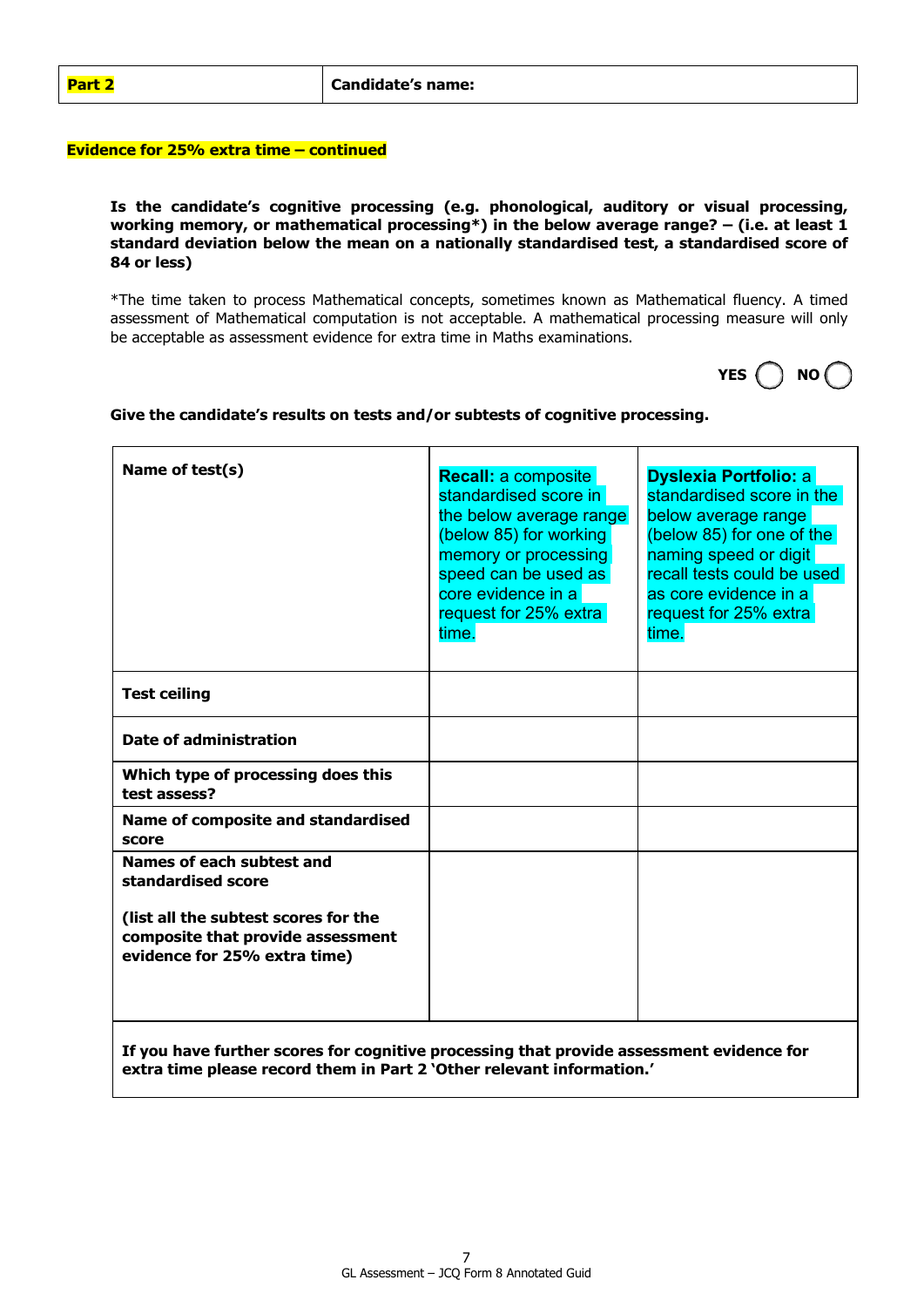# **Evidence for a scribe**

**For candidates requiring a scribe, a word processor with the grammar/spell check enabled, or speech recognition technology, assessment evidence must relate to writing skills.**

#### **Spelling**

Is the candidate's spelling accuracy in the **below average range (i.e. a standardised score of 84 or less)** with **unrecognisable spelling attempts? YES NO**

|  | NO |  |
|--|----|--|
|  |    |  |

**Give the candidate's result on a test and/or subtest of spelling.**

| Name of test (and subtest)  | <b>Exact: Spelling:</b> where the standardised score is in<br>the below average range (below 85), and spelling<br>attempts are unrecognisable, this can be used as<br>evidence in an application for the provision of a scribe.<br><b>Dyslexia Portfolio:</b> Spelling: where the standardised<br>score is in the below average range (below 85), and |
|-----------------------------|-------------------------------------------------------------------------------------------------------------------------------------------------------------------------------------------------------------------------------------------------------------------------------------------------------------------------------------------------------|
|                             | spelling attempts are unrecognisable, this can be<br>used as evidence in an application for the provision of<br>a scribe.                                                                                                                                                                                                                             |
| <b>Test ceiling</b>         |                                                                                                                                                                                                                                                                                                                                                       |
| Date of administration      |                                                                                                                                                                                                                                                                                                                                                       |
| Spelling standardised score |                                                                                                                                                                                                                                                                                                                                                       |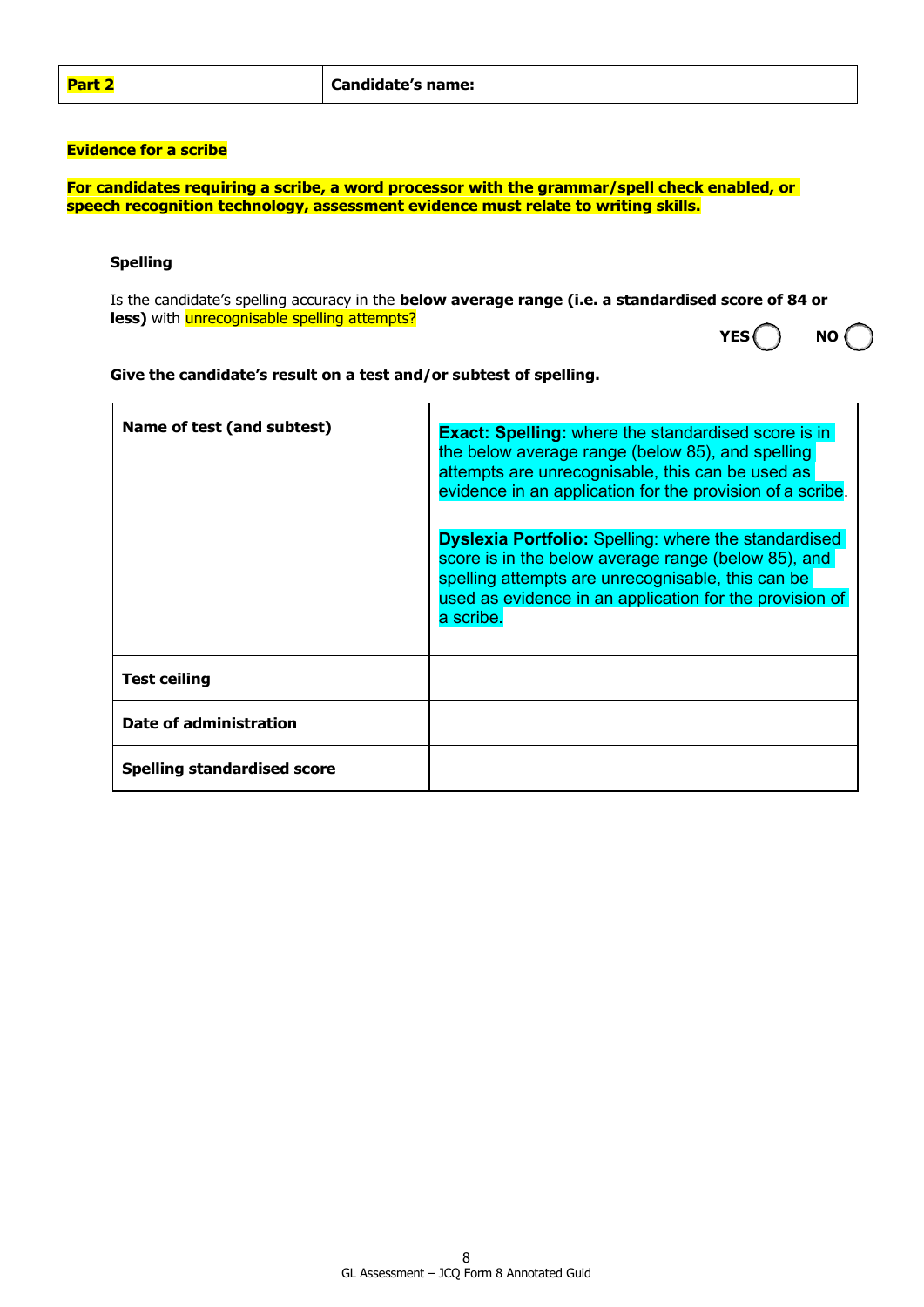#### **Writing**

Is the candidate's writing grammatically incomprehensible to someone who is not familiar with it?

| Does the candidate's handwriting render his or her writing largely illegible to someone who is not familiar |  |
|-------------------------------------------------------------------------------------------------------------|--|
| with it?                                                                                                    |  |

**YES NO** 

**YES NO**

Is the candidate's writing speed in the **below average range**? (i.e. at least 1 standard deviation below the mean on a nationally standardised test, **a standardised score of 84 or less**) **YES**  $\bigcirc$  **NO** $\bigcirc$ 

## **Give the candidate's result on a test and/or subtest of writing speed.**

| Name of test (and subtest)              | <b>Exact:</b> Writing to Dictation: a standardised score is in<br>the below average range (below 85), can be used as<br>core evidence for a scribe.         |  |
|-----------------------------------------|-------------------------------------------------------------------------------------------------------------------------------------------------------------|--|
|                                         | <b>Dyslexia Portfolio:</b> Rate of Writing: a standardised<br>score is in the below average range (below 85), can<br>be used as core evidence for a scribe. |  |
| <b>Test ceiling</b>                     |                                                                                                                                                             |  |
| Date of administration                  |                                                                                                                                                             |  |
| <b>Writing speed standardised score</b> |                                                                                                                                                             |  |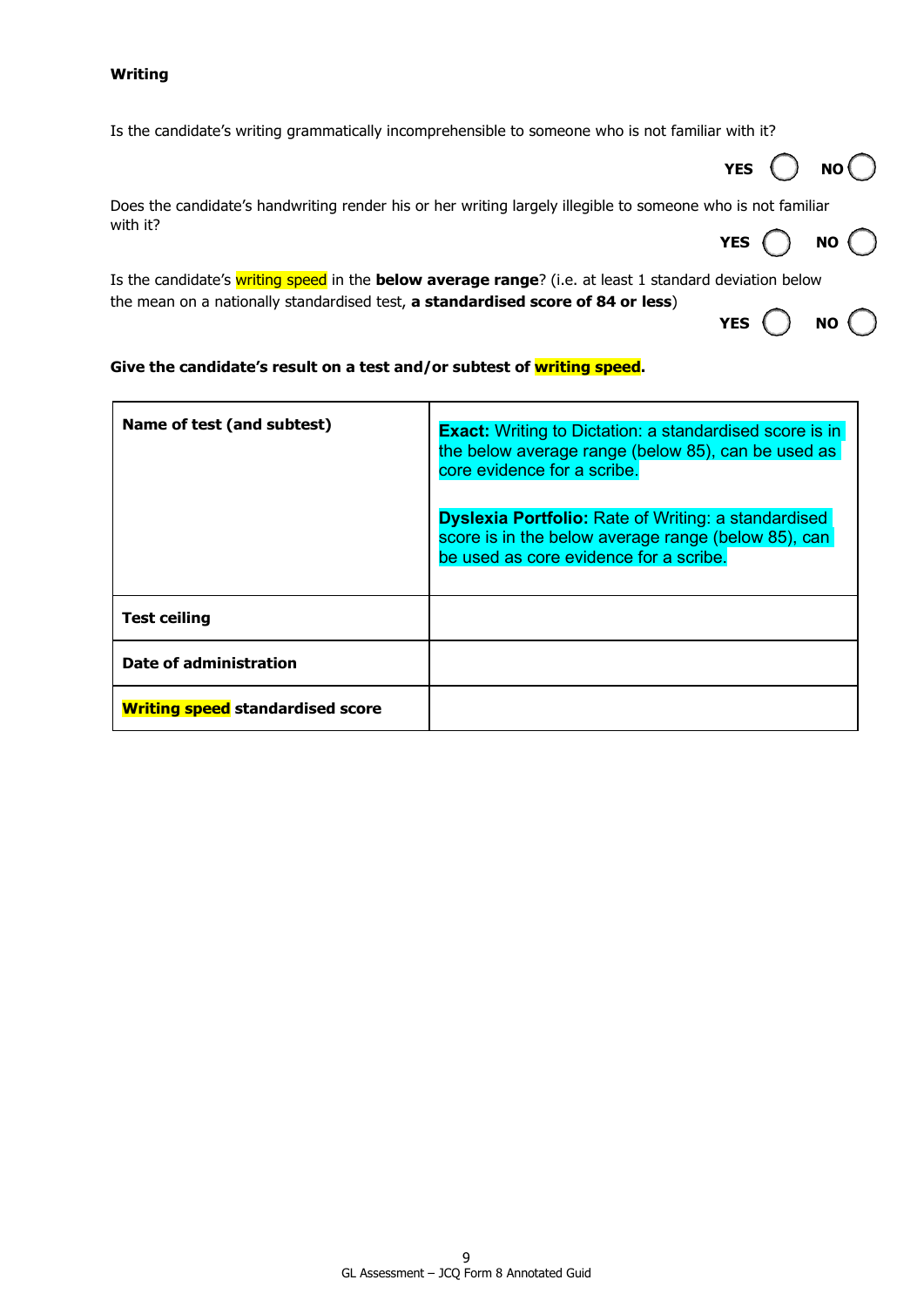#### **Other relevant information**

#### **Evidence for 26% to 50% extra time or a Language Modifier**

Record all additional assessment evidence which is relevant to the access arrangement(s) required by the candidate. For each test, include the **name of test/subtest, test ceiling, date of assessment and standardised score**.

For candidates requiring **extra time of up to 50%** (26% to 50% extra time) **two** very substantially below average standardised scores relating to **two different areas of speed of working** are required – two standardised scores of 69 or less.

For candidates requiring **a Language Modifier** a standardised score of 69 or less is required in relation to reading comprehension and/or vocabulary.

A standardised score of 69 or less is 2 standard deviations below the mean on a nationally standardised test. (Please see **sections 5.3 and 5.11** of the JCQ publication Access Arrangements and Reasonable Adjustments.)

**British Picture Vocabulary Scale 3:** a candidate with a standardised score in the substantially below average range (below 70) for receptive vocabulary, may be eligible for the help of a Language Modifier.

**Exact: Reading Comprehension:** a candidate with a standardised score in the substantially below average range (below 70) for reading comprehension, may be eligible for the help of a Language Modifier.

**New Group Reading Test:** a candidate with a standardised score in the substantially below average range (below 70) for reading comprehension may be eligible for the help of a Language Modifier.

**Suffolk Reading Scale:** a candidate with a standardised score in the substantially below average range (below 70) for reading comprehension, may be eligible for the help of an oral Language Modifier.

**York Assessment of Reading Comprehension:** a candidate with a standardised score in the substantially below average range (below 70) for reading comprehension, may be eligible for the help of a Language Modifier.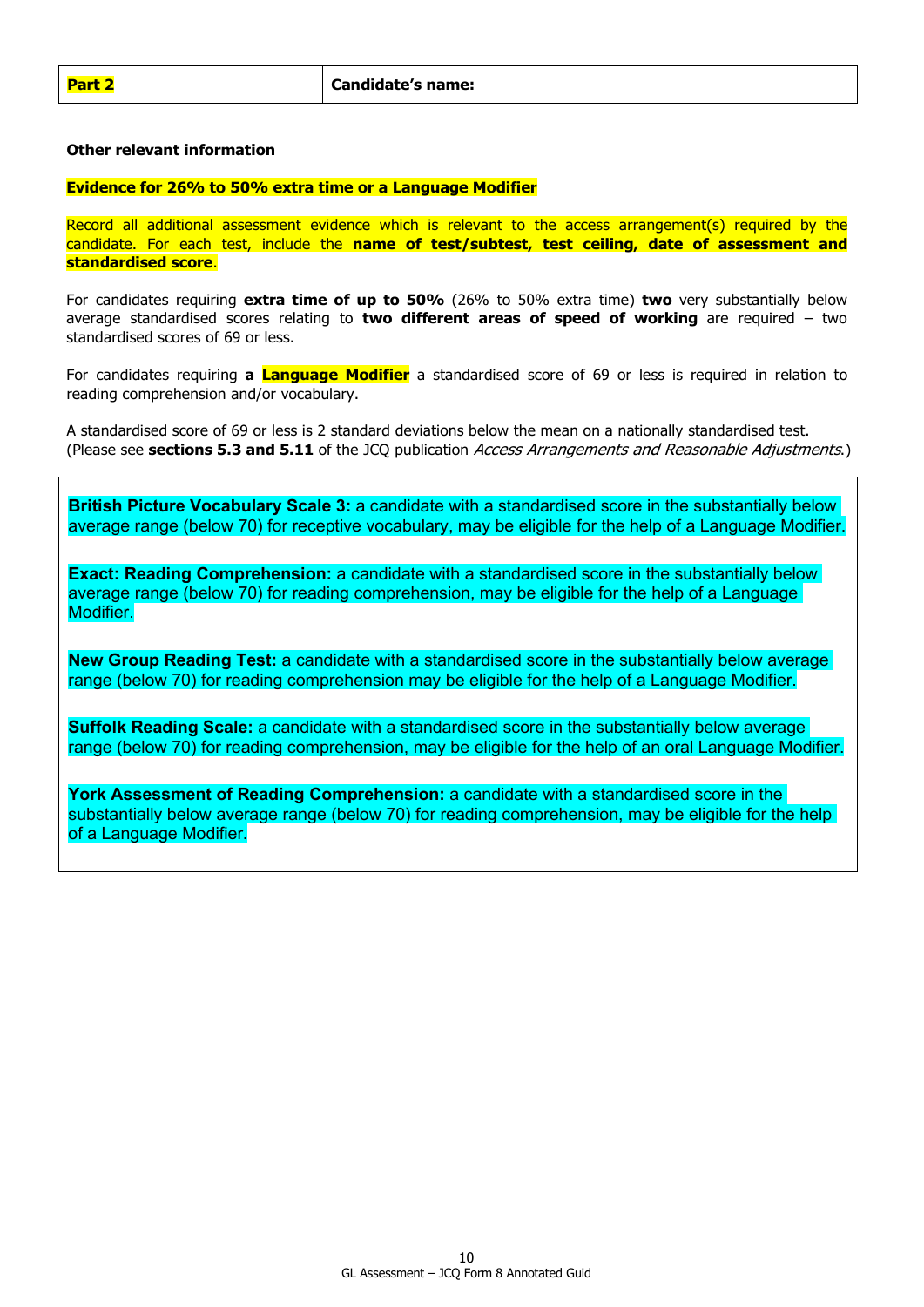| Part 2 | <b>Candidate's name:</b><br>________ |
|--------|--------------------------------------|
|--------|--------------------------------------|

## **Name of the assessor who carried out all of the tests recorded in Part 2, as approved by the head of centre**

| (Please print)                                                                                                                                                                                   |                   |
|--------------------------------------------------------------------------------------------------------------------------------------------------------------------------------------------------|-------------------|
| Are you:                                                                                                                                                                                         |                   |
| an appropriately qualified psychologist registered with the Health & Care Professions Council? YES $( )$                                                                                         | NO( )             |
| Unique registration number                                                                                                                                                                       |                   |
| a specialist assessor with a current SpLD Assessment Practising Certificate?                                                                                                                     | YES( ) NO(        |
| APC number as listed on the SASC website                                                                                                                                                         |                   |
| an access arrangements assessor who has successfully completed a post-graduate course at or<br>equivalent to Level 7, including at least 100 hours relating to individual specialist assessment? | YES $( )$<br>NO ( |
| (Please see Chapter 7 of the JCQ publication Access Arrangements and Reasonable Adjustments for<br>more information about who can be an assessor.)                                               |                   |
|                                                                                                                                                                                                  |                   |
|                                                                                                                                                                                                  |                   |
| I certify that the above information is accurate and that I carried out <b>all the assessments</b> recorded in Part 2.                                                                           |                   |
| (It is not acceptable for an assessor to sign if they have not carried out all the tests recorded in<br>Part 2 of this form.)                                                                    |                   |
| Signature <sup>+</sup>                                                                                                                                                                           | Date              |

**†**A signed copy of Form 8 **must** be retained on file by the SENCo for inspection purposes to support an approved application processed on-line (**see page 1 for the list of qualifications**).

A handwritten, electronic or typed signature is acceptable.